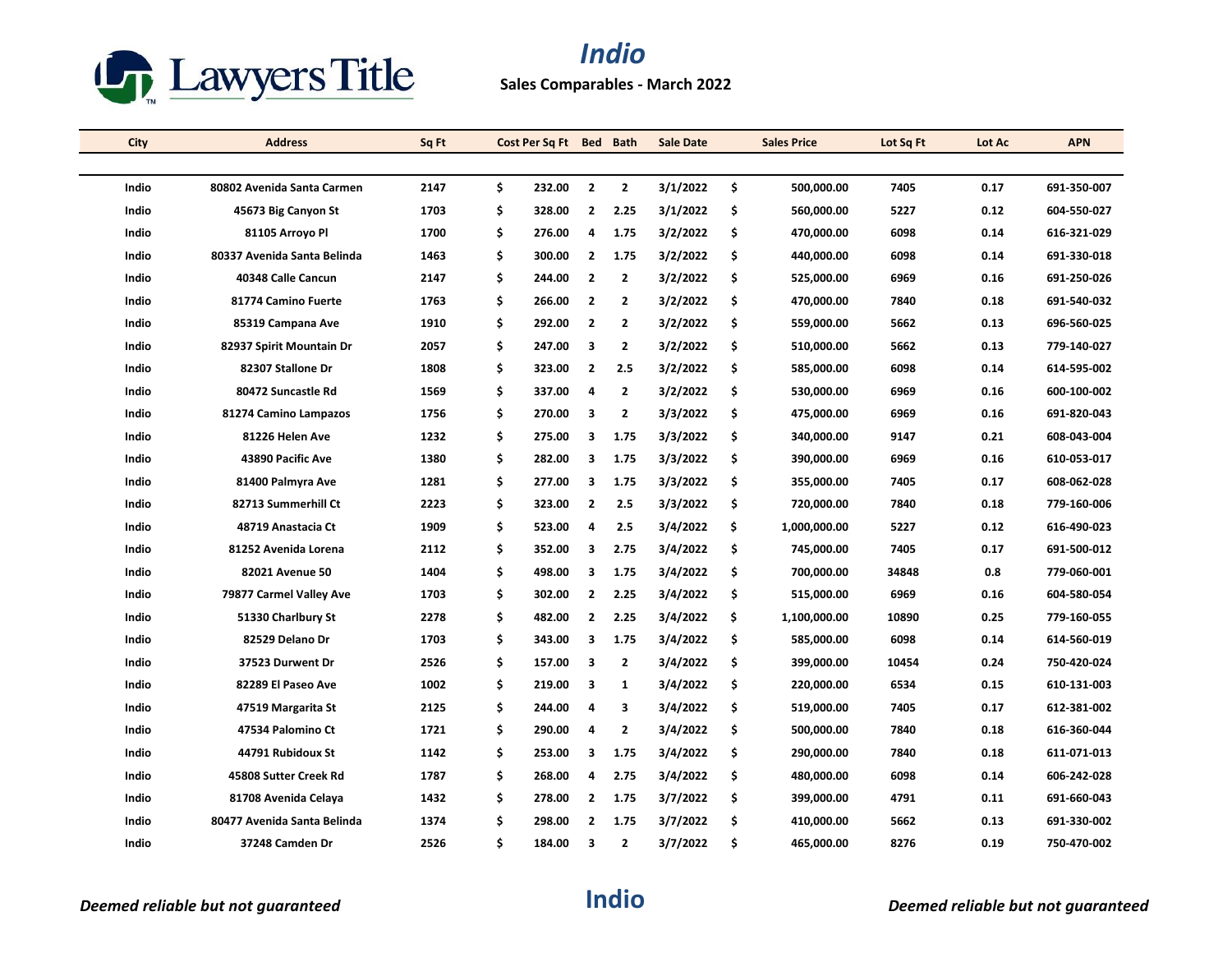

| <b>City</b> | <b>Address</b>             | Sq Ft | Cost Per Sq Ft Bed |                | <b>Bath</b>    | <b>Sale Date</b> |     | <b>Sales Price</b> | Lot Sq Ft | Lot Ac | <b>APN</b>  |
|-------------|----------------------------|-------|--------------------|----------------|----------------|------------------|-----|--------------------|-----------|--------|-------------|
|             |                            |       |                    |                |                |                  |     |                    |           |        |             |
| Indio       | 80308 Camino San Mateo     | 2569  | \$<br>249.00       | $\overline{2}$ | 2.5            | 3/7/2022         | \$  | 640,000.00         | 8712      | 0.2    | 691-250-013 |
| Indio       | 49874 Maclaine St          | 1619  | \$<br>345.00       | $\overline{2}$ | 2.5            | 3/7/2022         | \$  | 560,000.00         | 5227      | 0.12   | 614-592-014 |
| Indio       | 83590 Mesquite Ave         | 1458  | \$<br>188.00       | 4              | 1.75           | 3/7/2022         | \$  | 275,000.00         | 7405      | 0.17   | 692-542-009 |
| Indio       | 85639 Molvena Dr           | 2287  | \$<br>218.00       | 3              | 2.25           | 3/7/2022         | \$  | 500,000.00         | 6969      | 0.16   | 696-320-036 |
| Indio       | 83236 Ruby Ave             | 988   | \$<br>303.00       | 3              | $\mathbf{1}$   | 3/7/2022         | \$  | 300,000.00         | 7840      | 0.18   | 611-251-019 |
| Indio       | 83226 Beverly Ct           | 2194  | \$<br>261.00       | 4              | $\mathbf{2}$   | 3/8/2022         | \$  | 573,000.00         | 9583      | 0.22   | 612-370-042 |
| Indio       | 44616 Buckingham St        | 1710  | \$<br>353.00       | 4              | 1.75           | 3/8/2022         | \$  | 605,000.00         | 9147      | 0.21   | 608-101-015 |
| Indio       | 39182 Camino Novena        | 1660  | \$<br>253.00       | $\overline{2}$ | 1.75           | 3/8/2022         | \$  | 420,000.00         | 7405      | 0.17   | 691-812-019 |
| Indio       | 44590 Roundtable St        | 1344  | \$<br>316.00       | 3              | 1.75           | 3/8/2022         | \$  | 425,000.00         | 6969      | 0.16   | 608-102-023 |
| Indio       | 82840 Rustic Valley Dr     | 3024  | \$<br>181.00       | 5              | 4              | 3/8/2022         | \$  | 549,500.00         | 6969      | 0.16   | 692-590-032 |
| Indio       | 43175 Avenida Estrella     | 1719  | \$<br>276.00       | 3              | 1.75           | 3/9/2022         | \$  | 475,000.00         | 7405      | 0.17   | 692-480-005 |
| Indio       | 80364 Jasper Park Ave      | 2612  | \$<br>216.00       | 3              | 2.5            | 3/9/2022         | \$  | 565,000.00         | 8276      | 0.19   | 606-550-043 |
| Indio       | 43103 Kenya Dr             | 1528  | \$<br>196.00       | 3              | 1.75           | 3/9/2022         | \$  | 300,000.00         | 7405      | 0.17   | 606-122-004 |
| Indio       | 43880 Liberty St           | 2490  | \$<br>228.00       | 4              | 2.75           | 3/9/2022         | \$  | 570,000.00         | 8712      | 0.2    | 606-160-051 |
| Indio       | 47676 Seville St           | 1724  | \$<br>160.00       | $\overline{4}$ | $\overline{2}$ | 3/9/2022         | \$  | 277,000.00         | 7405      | 0.17   | 612-413-004 |
| Indio       | 49706 Wayne St             | 2112  | \$<br>272.00       | 4              | 3              | 3/9/2022         | \$  | 575,000.00         | 4791      | 0.11   | 614-530-015 |
| Indio       | 83234 Albion Dr            | 1828  | \$<br>309.00       | 3              | $\mathbf{2}$   | 3/10/2022        | \$  | 565,000.00         | 6969      | 0.16   | 612-413-025 |
| Indio       | 80230 Avenida Santa Olivia | 1463  | \$<br>300.00       | $\overline{2}$ | 1.75           | 3/10/2022        | -\$ | 440,000.00         | 5227      | 0.12   | 691-200-069 |
| Indio       | 82387 Coolidge Ave         | 1703  | \$<br>229.00       | 3              | 1.75           | 3/10/2022        | \$  | 390,000.00         | 4791      | 0.11   | 614-550-042 |
| Indio       | 40933 Corte Los Corderos   | 1753  | \$<br>285.00       | $\overline{2}$ | 2.25           | 3/10/2022        | \$  | 500,000.00         | 9583      | 0.22   | 691-340-038 |
| Indio       | 84400 Onda Dr              | 2478  | \$<br>343.00       | 4              | 2.5            | 3/10/2022        | -\$ | 850,000.00         | 8712      | 0.2    | 696-130-036 |
| Indio       | 84426 Ponte Ct             | 2243  | \$<br>347.00       | 3              | $\mathbf{2}$   | 3/10/2022        | \$  | 780,000.00         | 8712      | 0.2    | 696-050-022 |
| Indio       | 41575 Via Arleta           | 1571  | \$<br>267.00       | $\overline{2}$ | 1.75           | 3/10/2022        | \$  | 420,000.00         | 6098      | 0.14   | 691-390-085 |
| Indio       | 40438 Camino Montecito     | 2147  | \$<br>232.00       | $\overline{2}$ | $\overline{2}$ | 3/11/2022        | -\$ | 500,000.00         | 11325     | 0.26   | 691-240-013 |
| Indio       | 80174 Camino San Mateo     | 1823  | \$<br>329.00       | $\mathbf{2}$   | 1.75           | 3/11/2022        | \$  | 600,000.00         | 9147      | 0.21   | 691-290-006 |
| Indio       | 80459 Camino Santa Elise   | 2569  | \$<br>214.00       | $\overline{2}$ | 2.5            | 3/11/2022        | \$  | 550,000.00         | 7840      | 0.18   | 691-330-042 |
| Indio       | 81253 Francis Ave          | 1232  | \$<br>271.00       | 3              | 1.75           | 3/11/2022        | -\$ | 335,000.00         | 6969      | 0.16   | 608-053-001 |
| Indio       | 80115 Presidio Ct          | 2382  | \$<br>335.00       | 4              | 3.75           | 3/11/2022        | -\$ | 799,000.00         | 10890     | 0.25   | 606-440-039 |
| Indio       | 80152 Royal Birkdale Dr    | 2504  | \$<br>231.00       | 3              | 2.5            | 3/11/2022        | \$  | 580,000.00         | 6098      | 0.14   | 606-410-020 |
| Indio       | 83420 Wexford Ave          | 2425  | \$<br>218.00       | 5              | $\overline{2}$ | 3/11/2022        | \$. | 530,000.00         | 7840      | 0.18   | 612-483-023 |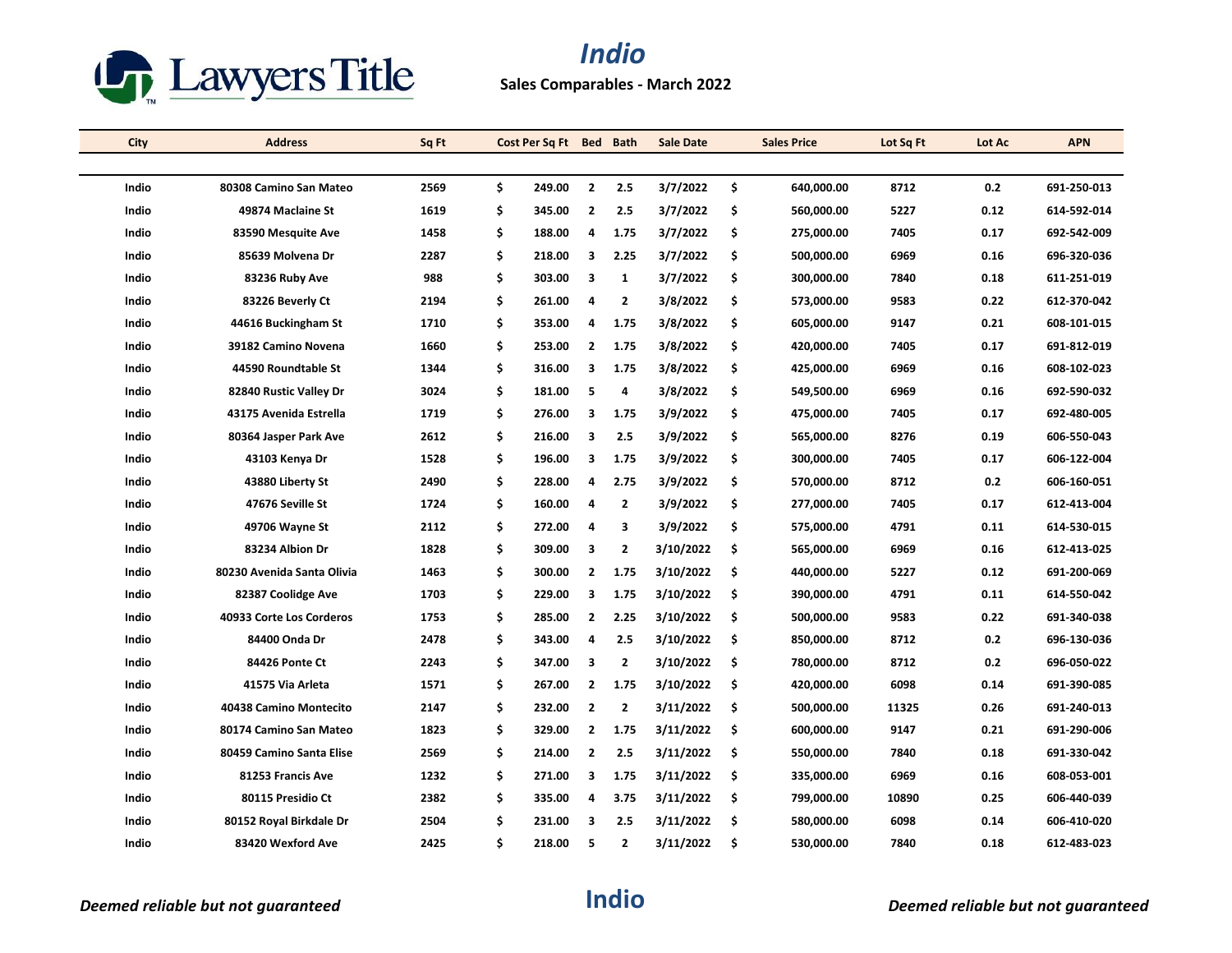

| City  | <b>Address</b>          | Sq Ft | Cost Per Sq Ft Bed Bath |                |              | <b>Sale Date</b> |     | <b>Sales Price</b> | Lot Sq Ft | Lot Ac | <b>APN</b>  |
|-------|-------------------------|-------|-------------------------|----------------|--------------|------------------|-----|--------------------|-----------|--------|-------------|
|       |                         |       |                         |                |              |                  |     |                    |           |        |             |
| Indio | 81791 Armata St         | 1779  | \$<br>236.00            | 5              | 2.5          | 3/14/2022        | -\$ | 420,000.00         | 6098      | 0.14   | 608-284-007 |
| Indio | 80587 Avenida Camarillo | 1463  | \$<br>286.00            | $\overline{2}$ | 1.75         | 3/14/2022        | \$  | 419,000.00         | 4791      | 0.11   | 691-380-060 |
| Indio | 39409 Camino Manena     | 2076  | \$<br>293.00            | $\overline{2}$ | 1.75         | 3/14/2022        | -\$ | 610,000.00         | 8712      | 0.2    | 691-700-078 |
| Indio | 82039 Highland Dr       | 1524  | \$<br>295.00            | 3              | $\mathbf{2}$ | 3/14/2022        | \$  | 450,000.00         | 11325     | 0.26   | 692-150-010 |
| Indio | 46640 Jackson St        | 1248  | \$<br>292.00            | 3              | 1.75         | 3/14/2022        | \$. | 365,000.00         | 8276      | 0.19   | 612-050-005 |
| Indio | 83850 Pacifica Sur      | 1481  | \$<br>270.00            | 4              | $\mathbf{2}$ | 3/14/2022        | -\$ | 400,000.00         | 7405      | 0.17   | 692-490-003 |
| Indio | 82784 Smoke Tree Ave    | 1196  | \$<br>321.00            | 3              | 1.75         | 3/14/2022        | \$. | 385,000.00         | 5662      | 0.13   | 610-244-005 |
| Indio | 42647 Tiempo Ct         | 2804  | \$<br>196.00            | 4              | 2.5          | 3/14/2022        | \$  | 550,000.00         | 7405      | 0.17   | 692-630-058 |
| Indio | 80189 Avenida Linda Vis | 1463  | \$<br>304.00            | $\overline{2}$ | 1.75         | 3/15/2022        | -\$ | 445,000.00         | 4791      | 0.11   | 691-200-045 |
| Indio | 81701 Avenida Parito    | 1432  | \$<br>335.00            | $\mathbf{2}$   | 1.75         | 3/15/2022        | -\$ | 480,000.00         | 5227      | 0.12   | 691-630-060 |
| Indio | 43685 Commanche St      | 966   | \$<br>186.00            | 3              | 1.75         | 3/15/2022        | \$  | 180,000.00         | 6969      | 0.16   | 692-515-013 |
| Indio | 80230 Green Hills Dr    | 1981  | \$<br>300.00            | 3              | 2.75         | 3/15/2022        | -\$ | 595,000.00         | 5662      | 0.13   | 606-580-037 |
| Indio | 48668 Stillwater St     | 3346  | \$<br>629.00            | 6              | 3.25         | 3/15/2022        | \$  | 2,107,500.00       | 13068     | 0.3    | 602-420-014 |
| Indio | 42915 Traccia Way       | 2431  | \$<br>383.00            | 4              | 3            | 3/15/2022        | \$  | 932,000.00         | 6969      | 0.16   | 696-050-002 |
| Indio | 40815 Treasure City Ln  | 2405  | \$<br>222.00            | 4              | 3            | 3/15/2022        | -\$ | 535,000.00         | 8276      | 0.19   | 692-570-053 |
| Indio | 44757 Windsor Dr        | 1740  | \$<br>209.00            | 3              | 2.25         | 3/15/2022        | \$  | 365,000.00         | 6969      | 0.16   | 608-111-008 |
| Indio | 83085 Adare Ct          | 2698  | \$<br>44.00             | 4              | 2.75         | 3/16/2022        | \$  | 121,000.00         | 14374     | 0.33   | 692-330-053 |
| Indio | 80268 Avenida Linda Vis | 1571  | \$<br>264.00            | $\overline{2}$ | 1.75         | 3/16/2022        | -\$ | 415,000.00         | 5227      | 0.12   | 691-200-027 |
| Indio | 39002 Camino Las Hoyes  | 2230  | \$<br>309.00            | $\mathbf{2}$   | 2.5          | 3/16/2022        | \$  | 690,000.00         | 6969      | 0.16   | 691-690-016 |
| Indio | 80435 Paseo De Tiempo   | 2391  | \$<br>303.00            | 4              | 2.75         | 3/16/2022        | \$  | 725,000.00         | 7840      | 0.18   | 602-450-003 |
| Indio | 83204 Stone Canyon Ave  | 1064  | \$<br>399.00            | 3              | 1.5          | 3/16/2022        | -\$ | 425,000.00         | 8276      | 0.19   | 612-051-007 |
| Indio | 82664 Summerwind Ct     | 1927  | \$<br>389.00            | $\overline{2}$ | 1.75         | 3/16/2022        | -\$ | 750,000.00         | 10454     | 0.24   | 779-130-004 |
| Indio | 42443 Andes Ct          | 2353  | \$<br>244.00            | 4              | 2.75         | 3/17/2022        | \$  | 575,000.00         | 8712      | 0.2    | 692-620-021 |
| Indio | 81534 Avenida Viesca    | 1321  | \$<br>397.00            | $\overline{2}$ | 1.75         | 3/17/2022        | -\$ | 525,000.00         | 5662      | 0.13   | 691-780-070 |
| Indio | 83334 Beaver Creek Ct   | 3147  | \$<br>200.00            | 5              | 3.25         | 3/17/2022        | \$  | 632,500.00         | 8276      | 0.19   | 692-390-008 |
| Indio | 82073 Cochran Dr        | 1796  | \$<br>406.00            | 3              | 2            | 3/17/2022        | \$  | 730,000.00         | 5227      | 0.12   | 614-571-004 |
| Indio | 80452 Glen Eagles Ct    | 2758  | \$<br>320.00            | 3              | 2.5          | 3/17/2022        | -\$ | 885,000.00         | 9583      | 0.22   | 606-600-078 |
| Indio | 43480 Reclinata Way     | 1508  | \$<br>397.00            | 3              | 1.75         | 3/17/2022        | -\$ | 600,000.00         | 8712      | 0.2    | 610-300-008 |
| Indio | 40340 Taranto Ct        | 2256  | \$<br>250.00            | 4              | 2.75         | 3/17/2022        | \$  | 565,000.00         | 8276      | 0.19   | 692-080-002 |
| Indio | 47383 Bahama Ct         | 2035  | \$<br>406.00            | 5              | 2            | 3/18/2022        | Ŝ.  | 827,000.00         | 8712      | 0.2    | 600-381-047 |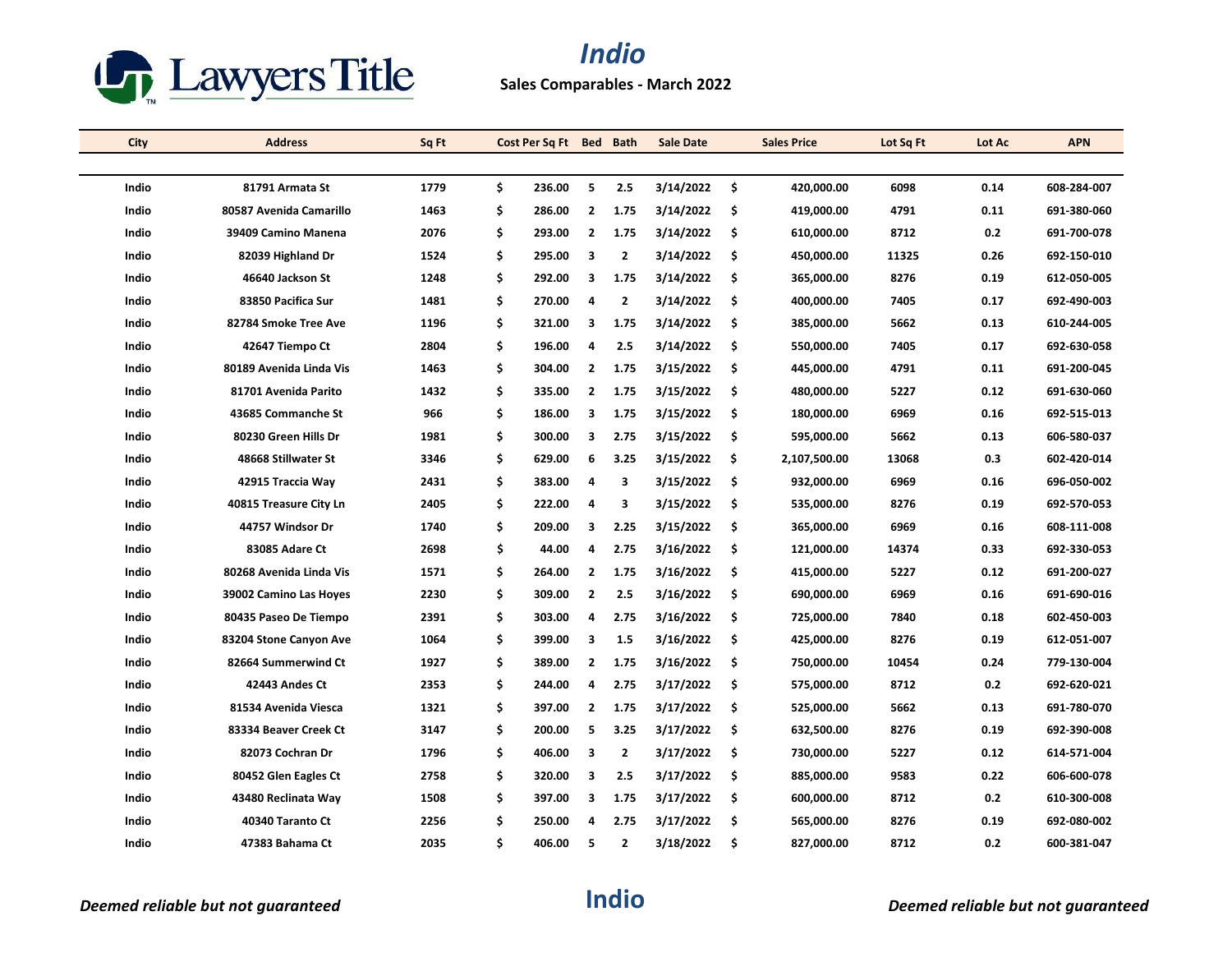

**Sales Comparables - March 2022**

| <b>City</b>  | <b>Address</b>              | Sq Ft | Cost Per Sq Ft Bed Bath |                         |                | <b>Sale Date</b> |     | <b>Sales Price</b> | Lot Sq Ft | Lot Ac | <b>APN</b>  |
|--------------|-----------------------------|-------|-------------------------|-------------------------|----------------|------------------|-----|--------------------|-----------|--------|-------------|
|              |                             |       |                         |                         |                |                  |     |                    |           |        |             |
| Indio        | 49465 Beatty St             | 1858  | \$<br>371.00            | $\overline{2}$          | 1.75           | 3/18/2022        | \$  | 690,000.00         | 5662      | 0.13   | 614-520-015 |
| Indio        | 39024 Camino Orguesta       | 1321  | \$<br>339.00            | $\overline{2}$          | 1.75           | 3/18/2022        | \$  | 449,000.00         | 4791      | 0.11   | 691-813-010 |
| Indio        | 42200 Everest Dr            | 2793  | \$<br>216.00            | 4                       | 3              | 3/18/2022        | \$  | 605,000.00         | 9583      | 0.22   | 692-610-032 |
| Indio        | 51545 Longmeadow St         | 2531  | \$<br>379.00            | 3                       | 3              | 3/18/2022        | \$  | 960,000.00         | 8276      | 0.19   | 779-190-002 |
| Indio        | 80201 Royal Birkdale Dr     | 2020  | \$<br>284.00            | $\overline{2}$          | $\overline{2}$ | 3/18/2022        | \$  | 575,000.00         | 6534      | 0.15   | 606-360-014 |
| Indio        | 84260 Tramonto Way          | 1637  | \$<br>693.00            | 3                       | $\mathbf{2}$   | 3/18/2022        | \$  | 1,135,000.00       | 6534      | 0.15   | 696-040-002 |
| Indio        | 79851 Carmel Valley Ave     | 1529  | \$<br>320.00            | 3                       | 1.75           | 3/21/2022        | \$  | 490,000.00         | 5227      | 0.12   | 604-580-061 |
| Indio        | 83949 Charro Dr             | 1823  | \$<br>293.00            | 3                       | $\overline{2}$ | 3/21/2022        | \$  | 535,000.00         | 7405      | 0.17   | 692-460-011 |
| Indio        | 47800 Madison St            | 900   | \$<br>322.00            | $\overline{2}$          | 1.75           | 3/21/2022        | \$  | 290,000.00         | 2178      | 0.05   | 616-143-013 |
| Indio        | 82390 Samantha Ct           | 1816  | \$<br>401.00            | 3                       | 1.75           | 3/21/2022        | \$  | 730,000.00         | 8276      | 0.19   | 614-640-040 |
| Indio        | 43786 Sola St               | 1056  | \$<br>235.00            | 3                       | $\mathbf{1}$   | 3/21/2022        | \$  | 249,000.00         | 6969      | 0.16   | 610-136-002 |
| Indio        | 80527 Auburn Ct             | 1401  | \$<br>335.00            | 3                       | $\mathbf{2}$   | 3/22/2022        | \$  | 470,000.00         | 7840      | 0.18   | 606-232-023 |
| Indio        | 43566 Balmore Ct            | 2195  | \$<br>296.00            | $\overline{2}$          | $\mathbf{2}$   | 3/22/2022        | \$  | 650,000.00         | 9147      | 0.21   | 606-430-049 |
| Indio        | 43500 Brahea Ct             | 2554  | \$<br>326.00            | 5                       | 4.5            | 3/22/2022        | \$  | 835,000.00         | 7840      | 0.18   | 610-302-016 |
| Indio        | 42681 Dell Lago Ct          | 2012  | \$<br>375.00            | 3                       | $\overline{2}$ | 3/22/2022        | \$  | 756,000.00         | 6969      | 0.16   | 696-050-034 |
| Indio        | 49913 Maclaine St           | 1885  | \$<br>281.00            | 3                       | $\mathbf{2}$   | 3/22/2022        | \$  | 530,000.00         | 5227      | 0.12   | 614-593-002 |
| Indio        | 47800 Madison St            | 900   | \$<br>344.00            | $\overline{2}$          | 1.75           | 3/22/2022        | \$  | 310,000.00         | 3920      | 0.09   | 616-141-002 |
| Indio        | 43533 Treviso Dr            | 1555  | \$<br>289.00            | $\overline{2}$          | 1.75           | 3/22/2022        | \$  | 450,000.00         | 6969      | 0.16   | 696-570-035 |
| Indio        | 43654 Treviso Dr            | 1555  | \$<br>282.00            | $\overline{2}$          | 1.75           | 3/22/2022        | \$  | 440,000.00         | 5227      | 0.12   | 696-570-026 |
| Indio        | 41395 Trumble Ct            | 2080  | \$<br>290.00            | 3                       | $\overline{2}$ | 3/22/2022        | \$  | 605,000.00         | 9147      | 0.21   | 692-150-055 |
| Indio        | 49617 Wayne St              | 1985  | \$<br>289.00            | $\overline{\mathbf{3}}$ | 3              | 3/22/2022        | \$  | 575,000.00         | 5227      | 0.12   | 614-530-045 |
| Indio        | 81054 Avenida Vidrio        | 1257  | \$<br>326.00            | $\overline{2}$          | 1.75           | 3/23/2022        | \$  | 410,000.00         | 5227      | 0.12   | 691-710-058 |
| Indio        | 81599 Camino Montevideo     | 2966  | \$<br>269.00            | 3                       | 3.25           | 3/23/2022        | \$  | 799,000.00         | 7840      | 0.18   | 691-550-003 |
| Indio        | 82555 Grass Flat Ln         | 2955  | \$<br>196.00            | 4                       | 3.5            | 3/23/2022        | \$  | 580,000.00         | 7405      | 0.17   | 692-560-029 |
| Indio        | 82487 Priscilla Ct          | 1430  | \$<br>174.00            | 4                       | $\mathbf{2}$   | 3/23/2022        | \$  | 250,000.00         | 7405      | 0.17   | 614-172-014 |
| Indio        | 85604 Treviso Dr            | 1736  | \$<br>260.00            | $\overline{2}$          | 1.75           | 3/23/2022        | \$  | 452,000.00         | 5227      | 0.12   | 696-340-028 |
| <b>Indio</b> | 80293 Avenida Santa Belinda | 1571  | \$<br>330.00            | $\overline{2}$          | 1.75           | 3/24/2022        | \$  | 520,000.00         | 6534      | 0.15   | 691-320-004 |
| Indio        | 81089 Las Colinas Ave       | 2085  | \$<br>240.00            | 3                       | 2.75           | 3/24/2022        | \$  | 501,000.00         | 8276      | 0.19   | 616-410-069 |
| Indio        | 83346 Lone Star Rd          | 2749  | \$<br>192.00            | 4                       | 3              | 3/24/2022        | \$  | 530,000.00         | 7840      | 0.18   | 692-430-008 |
| Indio        | 84416 Ponte Ct              | 2472  | \$<br>424.00            | 3                       | 2.5            | 3/24/2022        | -\$ | 1,050,000.00       | 8276      | 0.19   | 696-050-021 |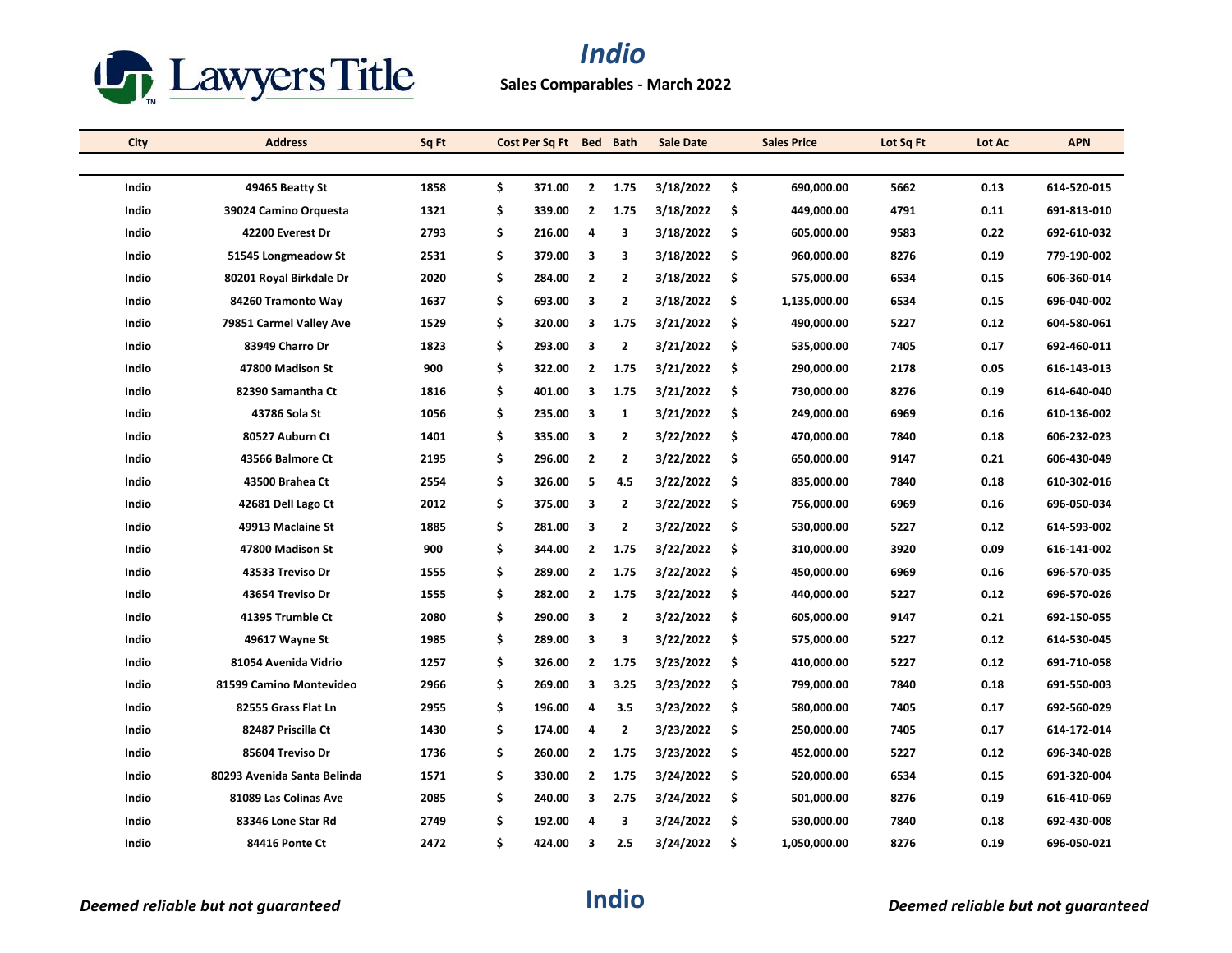

| City  | <b>Address</b>            | Sq Ft | Cost Per Sq Ft Bed Bath |                         |                | <b>Sale Date</b> |     | <b>Sales Price</b> | Lot Sq Ft | Lot Ac | <b>APN</b>  |
|-------|---------------------------|-------|-------------------------|-------------------------|----------------|------------------|-----|--------------------|-----------|--------|-------------|
|       |                           |       |                         |                         |                |                  |     |                    |           |        |             |
| Indio | 81107 Tranquility Dr      | 4122  | \$<br>521.00            | 5                       | 5              | 3/24/2022        | -\$ | 2,150,000.00       | 23086     | 0.53   | 616-460-024 |
| Indio | 82359 Arlene Ct           | 1118  | \$<br>395.00            | $\overline{2}$          | 1.5            | 3/25/2022        | \$  | 442,500.00         | 6534      | 0.15   | 614-171-051 |
| Indio | 41575 Ashford Pl          | 2404  | \$<br>216.00            | 5                       | 3              | 3/25/2022        | -\$ | 520,000.00         | 11325     | 0.26   | 692-370-058 |
| Indio | 81968 Avenida Dulce       | 1257  | \$<br>334.00            | $\overline{2}$          | 1.75           | 3/25/2022        | \$  | 420,000.00         | 6098      | 0.14   | 691-440-047 |
| Indio | 49563 Beatty St           | 1858  | \$<br>444.00            | $\mathbf{2}$            | 1.75           | 3/25/2022        | \$  | 825,000.00         | 5227      | 0.12   | 614-520-008 |
| Indio | 48941 Biery St            | 2005  | \$<br>326.00            | 3                       | $\overline{2}$ | 3/25/2022        | -\$ | 655,000.00         | 5227      | 0.12   | 614-450-047 |
| Indio | 80783 Camino Santa Paula  | 1488  | \$<br>309.00            | $\mathbf{2}$            | 1.75           | 3/25/2022        | \$  | 460,000.00         | 5227      | 0.12   | 691-280-065 |
| Indio | 82431 Gregory Ct          | 1301  | \$<br>307.00            | $\overline{2}$          | 1.75           | 3/25/2022        | \$  | 400,000.00         | 4791      | 0.11   | 614-550-015 |
| Indio | 82953 Longfellow Ct       | 2514  | \$<br>328.00            | 4                       | 2.5            | 3/25/2022        | -\$ | 825,000.00         | 7840      | 0.18   | 614-610-025 |
| Indio | 80957 Rio Grande Ave      | 1460  | \$<br>332.00            | 4                       | 1.75           | 3/25/2022        | \$  | 485,000.00         | 6969      | 0.16   | 606-255-010 |
| Indio | 49442 Sherman Dr          | 2212  | \$<br>265.00            | $\overline{\mathbf{a}}$ | $\overline{2}$ | 3/25/2022        | \$  | 587,500.00         | 6534      | 0.15   | 614-470-005 |
| Indio | 43638 Treviso Dr          | 1704  | \$<br>250.00            | $\overline{2}$          | 1.75           | 3/25/2022        | -\$ | 426,000.00         | 5227      | 0.12   | 696-570-027 |
| Indio | 46405 Willow Ln           | 1750  | \$<br>317.00            | 4                       | 2.5            | 3/25/2022        | \$  | 555,000.00         | 6098      | 0.14   | 600-160-003 |
| Indio | 80598 Avenida San Felipe  | 1753  | \$<br>292.00            | $\overline{2}$          | 2.25           | 3/28/2022        | \$  | 512,000.00         | 7405      | 0.17   | 691-360-044 |
| Indio | 80702 Avenida San Ignacio | 2376  | \$<br>289.00            | 3                       | 2.5            | 3/28/2022        | -\$ | 688,000.00         | 9147      | 0.21   | 691-280-025 |
| Indio | 37853 Avon St             | 2384  | \$<br>209.00            | 3                       | 2              | 3/28/2022        | \$  | 500,000.00         | 12196     | 0.28   | 750-370-022 |
| Indio | 37819 Grantham St         | 1898  | \$<br>231.00            | 3                       | $\mathbf{2}$   | 3/28/2022        | \$  | 440,000.00         | 9147      | 0.21   | 750-370-036 |
| Indio | 83382 Long Cove Dr        | 2528  | \$<br>263.00            | 4                       | $\overline{2}$ | 3/28/2022        | \$  | 665,000.00         | 7840      | 0.18   | 692-320-010 |
| Indio | 47666 Margarita St        | 2125  | \$<br>291.00            | 4                       | 3              | 3/28/2022        | \$  | 620,000.00         | 7405      | 0.17   | 612-380-011 |
| Indio | 48144 Newport Bridge Pl   | 2764  | \$<br>314.00            | 4                       | 3.5            | 3/28/2022        | \$  | 869,000.00         | 8276      | 0.19   | 602-530-029 |
| Indio | 80162 Pebble Beach Dr     | 1895  | \$<br>360.00            | 3                       | 2.75           | 3/28/2022        | -\$ | 683,000.00         | 6098      | 0.14   | 606-570-018 |
| Indio | 81821 Sirocco Ave         | 1498  | \$<br>277.00            | 4                       | 1.75           | 3/28/2022        | \$  | 415,000.00         | 6534      | 0.15   | 608-291-019 |
| Indio | 81104 Camino Lampazos     | 2174  | \$<br>344.00            | 3                       | 1.75           | 3/29/2022        | \$  | 750,000.00         | 7405      | 0.17   | 691-820-023 |
| Indio | 81280 Daffodil Ct         | 1557  | \$<br>218.00            | 4                       | $\overline{2}$ | 3/29/2022        | \$  | 340,000.00         | 6098      | 0.14   | 616-342-036 |
| Indio | 79944 Dewsbury Dr         | 3163  | \$<br>200.00            | 5                       | 3              | 3/29/2022        | \$  | 635,000.00         | 8712      | 0.2    | 750-470-052 |
| Indio | 84357 Falco Ct            | 2655  | \$<br>274.00            | 5                       | 2.5            | 3/29/2022        | \$  | 730,000.00         | 9147      | 0.21   | 696-180-017 |
| Indio | 82769 Odlum Dr            | 2005  | \$<br>219.00            | 3                       | 2              | 3/29/2022        | -\$ | 440,000.00         | 6098      | 0.14   | 614 510 024 |
| Indio | 45847 Sago Palm Ln        | 1290  | \$<br>453.00            | $\overline{2}$          | 2              | 3/29/2022        | \$  | 585,000.00         | 6969      | 0.16   | 608-271-003 |
| Indio | 44887 Swingle Ave         | 1288  | \$<br>263.00            | 3                       | 1.75           | 3/29/2022        | \$  | 340,000.00         | 7405      | 0.17   | 608-042-013 |
| Indio | 46671 Yorktown St         | 1564  | \$<br>147.00            | 3                       | 1.75           | 3/29/2022        | \$  | 230,000.00         | 8276      | 0.19   | 614-070-014 |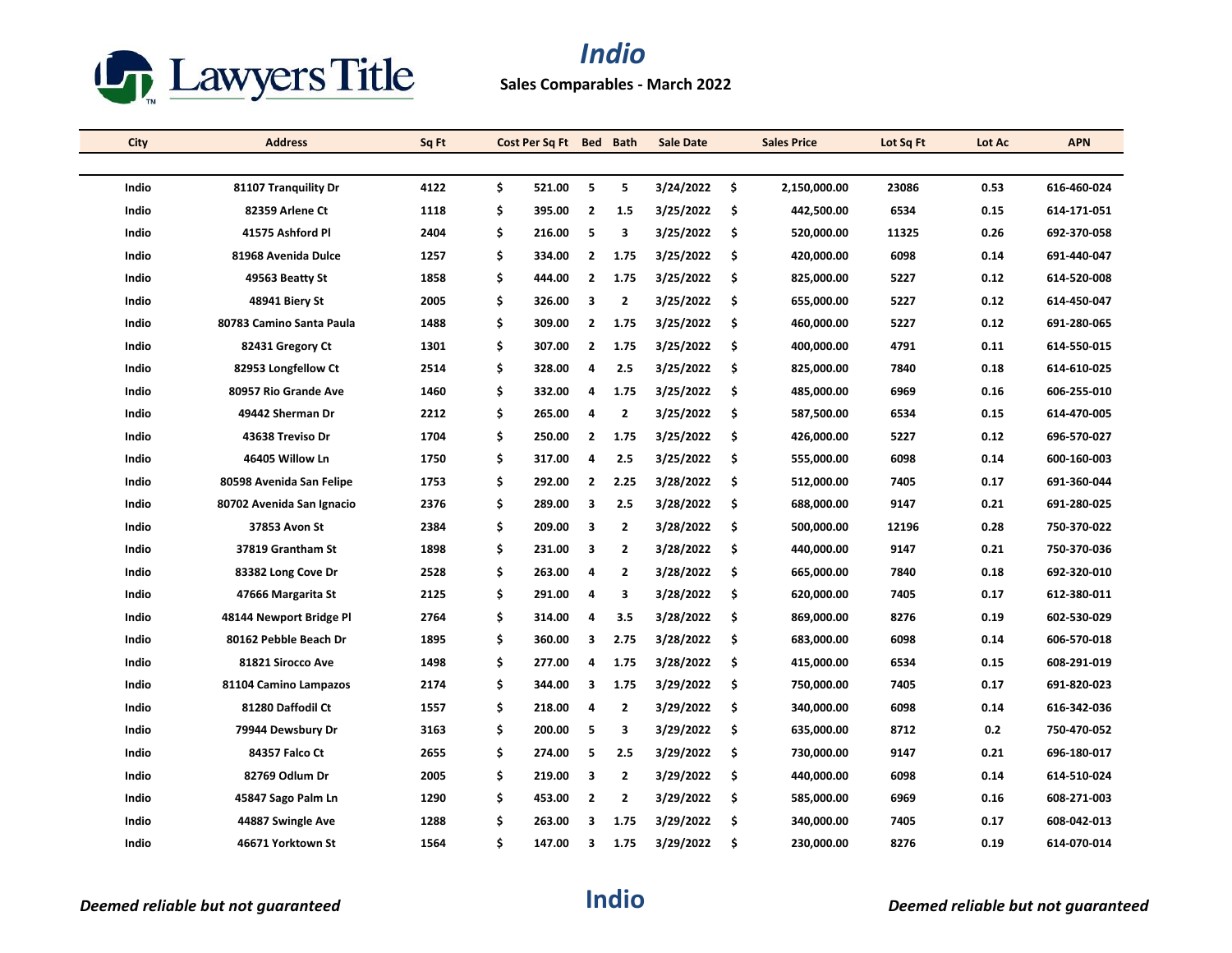

| <b>City</b> | <b>Address</b>            | Sq Ft | Cost Per Sq Ft | <b>Bed</b>     | <b>Bath</b>    | <b>Sale Date</b> | <b>Sales Price</b> | Lot Sq Ft | Lot Ac | <b>APN</b>  |
|-------------|---------------------------|-------|----------------|----------------|----------------|------------------|--------------------|-----------|--------|-------------|
|             |                           |       |                |                |                |                  |                    |           |        |             |
| Indio       | 43700 Brovello Dr         | 1910  | \$<br>248.00   | $\overline{2}$ | $\overline{2}$ | 3/30/2022        | \$<br>475,000.00   | 6155      | 0.14   | 696-580-025 |
| Indio       | 39399 Camino Piscina      | 2112  | \$<br>355.00   | 3              | 2.75           | 3/30/2022        | \$<br>750,000.00   | 6534      | 0.15   | 691-700-051 |
| Indio       | 81662 Corte Valdemoro     | 1765  | \$<br>283.00   | 3              | 2              | 3/30/2022        | \$<br>500,000.00   | 7405      | 0.17   | 691-760-048 |
| Indio       | 50735 Harps Canyon Dr     | 1668  | \$<br>399.00   | $\overline{2}$ | 1.75           | 3/30/2022        | \$<br>667,000.00   | 5884      | 0.14   | 779-520-036 |
| Indio       | 47800 Madison St          | 900   | \$<br>323.00   | $\overline{2}$ | 1.75           | 3/30/2022        | \$<br>291,500.00   | 4791      | 0.11   | 616-152-010 |
| Indio       | 49790 Newman Cir          | 1853  | \$<br>345.00   | $\overline{2}$ | 2              | 3/30/2022        | \$<br>640,000.00   | 8712      | 0.2    | 614-480-069 |
| Indio       | 43700 Reclinata Way       | 1653  | \$<br>369.00   | 3              | 1.75           | 3/30/2022        | \$<br>610,000.00   | 7840      | 0.18   | 610-290-021 |
| Indio       | 81084 Soaring Hawk Ct     | 3229  | \$<br>681.00   | 3              | 3.25           | 3/30/2022        | \$<br>2,200,000.00 | 14810     | 0.34   | 616-460-052 |
| Indio       | 80397 Ullswater Dr        | 2850  | \$<br>194.00   | 4              | 3.75           | 3/30/2022        | \$<br>555,000.00   | 9147      | 0.21   | 750-390-024 |
| Indio       | 80700 Avenue 50           | 6150  | \$<br>650.00   | 3              | 4              | 3/31/2022        | \$<br>4,000,000.00 | 207781    | 4.77   | 602-080-003 |
| Indio       | 81532 Avenue 50           | 1428  | \$<br>483.00   | $\overline{2}$ | 3.5            | 3/31/2022        | \$<br>690,000.00   | 18730     | 0.43   | 616-300-018 |
| Indio       | 44170 Calle Luna          | 1573  | \$<br>244.00   | 4              | 1.75           | 3/31/2022        | \$<br>385,000.00   | 5662      | 0.13   | 608-310-020 |
| Indio       | 80465 Camino San Mateo    | 2376  | \$<br>389.00   | 3              | 2.5            | 3/31/2022        | \$<br>925,000.00   | 8276      | 0.19   | 691-210-066 |
| Indio       | 81107 Carefree Dr         | 3446  | \$<br>631.00   | 6              | 4.25           | 3/31/2022        | \$<br>2,175,000.00 | 13068     | 0.3    | 616-460-041 |
| Indio       | 40049 Corte Refugio       | 1488  | \$<br>292.00   | $\mathbf{2}$   | 1.75           | 3/31/2022        | \$<br>435,000.00   | 12196     | 0.28   | 691 470 011 |
| Indio       | 80629 Declaration Ave     | 2490  | \$<br>281.00   | 4              | 2.75           | 3/31/2022        | \$<br>700,000.00   | 9147      | 0.21   | 606-160-058 |
| Indio       | 40830 Fortunato Ct        | 2827  | \$<br>251.00   | 4              | 4.25           | 3/31/2022        | \$<br>710,000.00   | 11325     | 0.26   | 692-600-050 |
| Indio       | 48658 Meandering Cloud St | 2888  | \$<br>86.00    | 4              | 2.5            | 3/31/2022        | \$<br>250,000.00   | 13503     | 0.31   | 616-460-016 |
| Indio       | 82953 Pembroke Ln         | 1920  | \$<br>363.00   | $\overline{2}$ | 1.75           | 3/31/2022        | \$<br>698,000.00   | 6534      | 0.15   | 779-140-051 |
| Indio       | 41368 Rosedale St         | 2969  | \$<br>193.00   | 4              | $\overline{2}$ | 3/31/2022        | \$<br>575,000.00   | 9147      | 0.21   | 692-150-059 |
|             |                           |       |                |                |                |                  |                    |           |        |             |